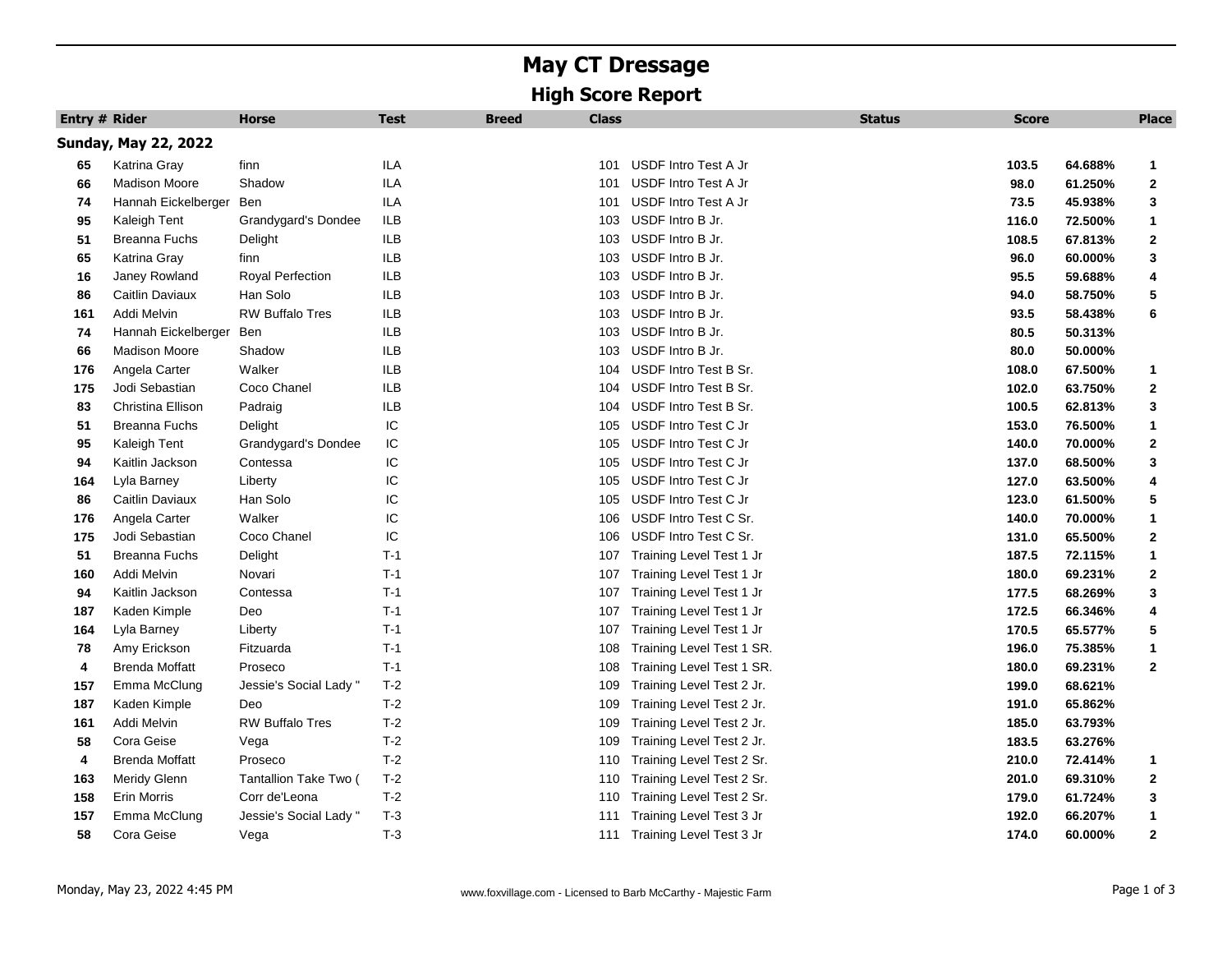## **May CT Dressage High Score Report**

| <b>Entry # Rider</b> |                          | <b>Horse</b>          | <b>Test</b> | <b>Class</b><br><b>Breed</b> |                           | <b>Status</b> | <b>Score</b> |         | <b>Place</b> |
|----------------------|--------------------------|-----------------------|-------------|------------------------------|---------------------------|---------------|--------------|---------|--------------|
| 162                  | <b>Elliot Lindsley</b>   | <b>First Snow</b>     | $T-3$       | 112                          | Training Level Test 3 Sr. |               | 207.0        | 71.379% | $\mathbf{1}$ |
| 46                   | Jessica Gaston           | Finesse               | $T-3$       | 112                          | Training Level Test 3 Sr. |               | 198.0        | 68.276% | $\mathbf{2}$ |
| 69                   | Serena Hanavan           | Laetitia              | $T-3$       | 112                          | Training Level Test 3 Sr. |               | 185.5        | 63.966% | 3            |
| 163                  | <b>Meridy Glenn</b>      | Tantallion Take Two ( | $T-3$       | 112                          | Training Level Test 3 Sr. |               | 185.0        | 63.793% | 4            |
| 158                  | Erin Morris              | Corr de'Leona         | $T-3$       | 112                          | Training Level Test 3 Sr. |               | 159.0        | 54.828% | 5            |
| 419                  | Erin Hansen              | Remebrance            | $1 - 1$     | 114                          | First Level Test 1 Sr.    |               | 197.5        | 68.103% | 1            |
| 84                   | Rhonda Rogers            | Dance With Me         | $1 - 1$     | 114                          | First Level Test 1 Sr.    |               | 184.5        | 63.621% | $\mathbf{2}$ |
| 52                   | <b>Terri Tincher</b>     | Legally Blonde Elle   | $1 - 1$     | 114                          | First Level Test 1 Sr.    |               | 183.0        | 63.103% |              |
| 52                   | <b>Terri Tincher</b>     | Legally Blonde Elle   | $1 - 1$     | 114                          | First Level Test 1 Sr.    |               | 172.0        | 59.310% | 3            |
| 191                  | Savannah Farrell         | <b>Belle</b>          | $1 - 2$     | 115                          | First Level Test 2 Jr.    |               | 230.5        | 65.857% | 1            |
| 55                   | Aubrey Melko             | Gizmo                 | $1 - 2$     | 116                          | First Level Test 2 Sr.    |               | 264.5        | 75.571% | $\mathbf{1}$ |
| 70                   | <b>Holly Barger</b>      | My Shiny Red Penny    | $1 - 2$     | 116                          | First Level Test 2 Sr.    |               | 234.0        | 66.857% | $\mathbf{2}$ |
| 191                  | Savannah Farrell         | <b>Belle</b>          | $1 - 3$     | 117                          | First Level Test 3 Jr.    |               | 239.0        | 66.389% | 1            |
| 68                   | <b>Madeline Chappars</b> | Kokovoko Sirocco      | $1 - 3$     | 117                          | First Level Test 3 Jr.    |               | 222.5        | 61.806% | 2            |
| 77                   | Christina Ellison        | Fitzuarda             | $1 - 3$     | 118                          | First Level Test 3 Sr.    |               | 275.5        | 76.528% | 1            |
| 55                   | Aubrey Melko             | Gizmo                 | $1 - 3$     | 118                          | First Level Test 3 Sr.    |               | 260.5        | 72.361% | 2            |
| 85                   | Christina Ellison        | Dance With Me         | $1 - 3$     | 118                          | First Level Test 3 Sr.    |               | 260.5        | 72.361% | $\mathbf{2}$ |
| 172                  | Susan Weiss              | Pascha                | $1 - 3$     | 118                          | First Level Test 3 Sr.    |               | 251.5        | 69.861% | 4            |
| 151                  | Jessica Gaston           | Doctini               | $2 - 1$     | 119                          | Second Level % TOC        |               | 285.0        | 77.027% | 1            |
| 26                   | Leslie Laine             | Felpz                 | $2 - 1$     | 119                          | Second Level % TOC        |               | 267.5        | 72.297% |              |
| 26                   | Leslie Laine             | Felpz                 | $2 - 2$     | 119                          | Second Level % TOC        |               | 290.0        | 70.732% | 2            |
| 57                   | Cassidy Deimling         | Derecho               | $2 - 1$     | 119                          | Second Level % TOC        |               | 244.5        | 66.081% | 3            |
| $\overline{7}$       | Kathleen Pearson         | Dauntless             | $2 - 1$     | 119                          | Second Level % TOC        |               | 240.0        | 64.865% | 4            |
| 172                  | Susan Weiss              | Pascha                | $2 - 1$     | 119                          | Second Level % TOC        |               | 238.5        | 64.459% | 5            |
| 68                   | <b>Madeline Chappars</b> | Kokovoko Sirocco      | $2 - 3$     | 119                          | Second Level % TOC        |               | 253.0        | 60.238% | 6            |
| 67                   | Mary House               | Hohenfels SH          | $3 - 1$     | 120                          | Third Level % TOC         |               | 242.0        | 65.405% | 1            |
| 63                   | <b>Brittany Geglein</b>  | Contempo              | <b>PSG</b>  | 122                          | FEI % TOC                 |               | 269.0        | 79.118% |              |
| 180                  | Minia Hellan             | Sir Henry             | ILA         | 123                          | Vintage Classs TOC%       |               | 102.5        | 64.063% | 1            |
| 18                   | Channing Seideman        | Perla                 | $2 - 1$     | 124                          | Vintage Horse TOC%        |               | 255.0        | 68.919% | 1            |
| 62                   | Deb Hunt                 | Iduna Acres Ivar      | ILA         | 84                           | Ground Poles CT           |               | 102.5        | 64.063% | $\mathbf{1}$ |
| 177                  | Rose Hillenbrand         | Dusk                  | ILA         | 84                           | Ground Poles CT           |               | 101.5        | 63.438% | $\mathbf{2}$ |
| 185                  | Veronica Halter          | Sir Henry             | ILA         | 84                           | Ground Poles CT           |               | 97.5         | 60.938% | 3            |
| 71                   | Jennifer Musich          | Ruby Ruxpin           | ILB         | 85                           | Cross Rails CT            |               | 116.5        | 72.813% | 1            |
| 22                   | <b>Whitney Frommeyer</b> | Ace                   | ILB         | 85                           | Cross Rails CT            |               | 107.0        | 66.875% | $\mathbf{2}$ |
| 92                   | Kyleigh Howell           | O'Malley              | ILB         | 85                           | Cross Rails CT            |               | 106.0        | 66.250% | 3            |
| 61                   | Lori Bond                | Cash                  | ILB         | 85                           | Cross Rails CT            |               | 100.5        | 62.813% | 4            |
| 170                  | Faith Brown              | Joy                   | ILB         | 85                           | Cross Rails CT            |               | 100.5        | 62.813% | 4            |
| 159                  | Jennifer Bruni           | Storm Current         | IC          | 86                           | Greener N Grass CT        |               | 130.5        | 65.250% | 1            |
| 153                  | Chloe Jurgensen          | Simon                 | IC          | 86                           | Greener N Grass CT        |               | 125.5        | 62.750% | $\mathbf{2}$ |